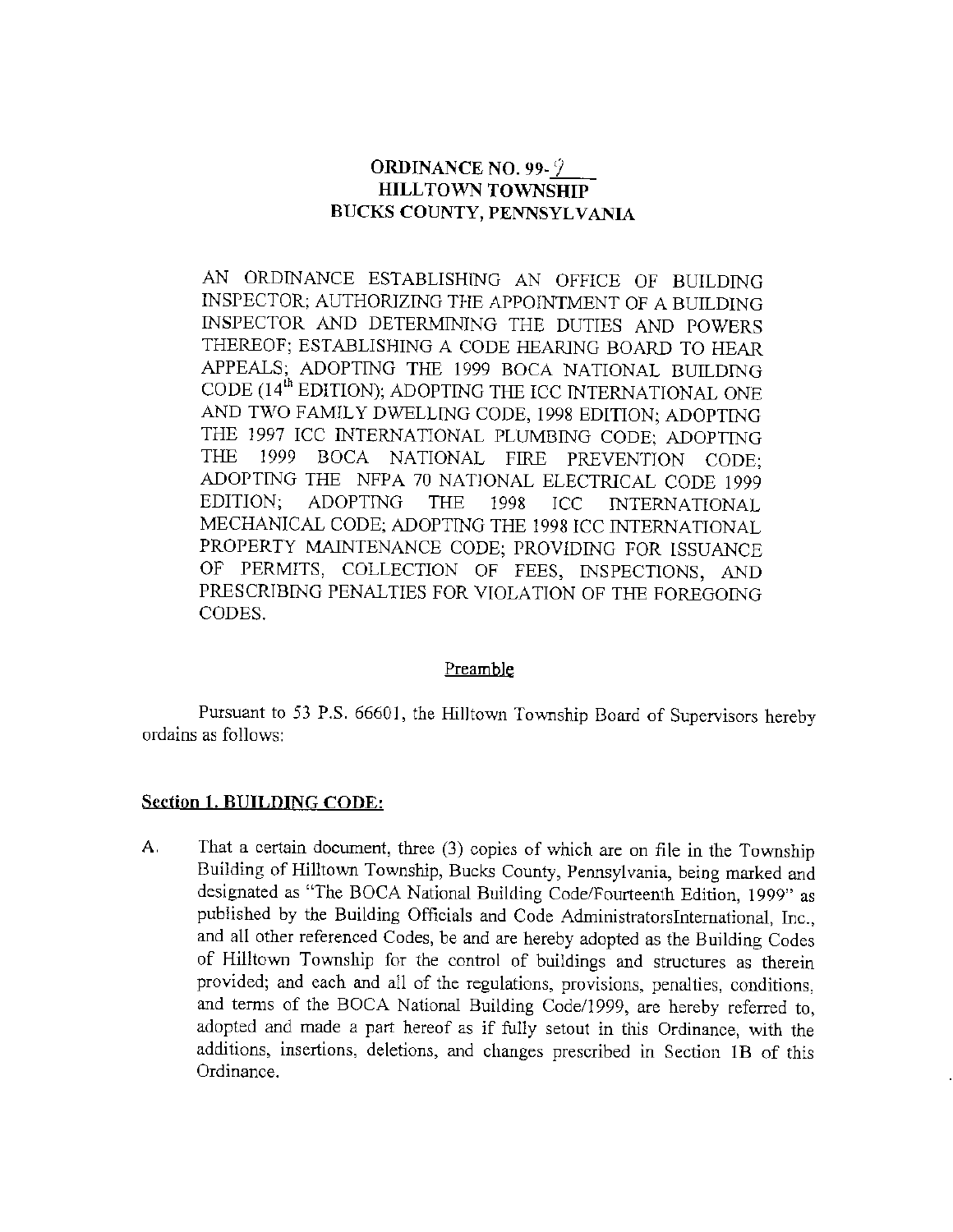- B. **Additions, Insertions and Changes** The following Sections of the above referenced BOCA National Building Code/1999 are hereby revised as follows:
	- (1) Chapter 1 Administration, Section 101 Scope, Subsection 101.1 (in the second line). **INSERT:** "Hilltown Township."
	- (2) Chapter 1 Administration, Section 107 Application For Permit, Subsection 107.2 Form Of Application, **ADD** new Subsection 107.2.1 as follows:

**107.2.1** Other Permits Required. At the time of filing an application for a permit, the applicant shall present to the Building Inspector, evidence that he has obtained all necessary pennits, licenses, approvals and/or variances as may be required by the laws of Hilltown Township, and the Commonwealth. Individuals, agencies, boards and commissions issuing aforesaid permits, licenses, approvals and/or variances shall include, but not be limited to the Zoning Officer or Zoning Hearing Board, County Planning Commission, Sewage Enforcement Officer, Fire Chief, State Police Fire Marshal, Pennsylvania Department of Labor and Industry and the Pennsylvania Department of Community Affairs.

(3) Chapter 1 Administration, Section 107 Application For Permit, Subsection 107.6 Site Plan, **ADD** new Subsections 107.6.2, 107.6.3, and 107.6.4 as follows:

**107.6.2** Erosion and Sedimentation Control Plan: An erosion and sedimentation plan shall be submitted with all applications wherein excavation, placement of fill, and/or grading activities are proposed. The plan shall include a construction staging narrative indicating the sequence of earth-moving activities, and proposed erosion and sedimentation control procedures. Measures used to control erosion and reduce sedimentation during construction activities shall conform to the standards and specifications of the Bucks Conservation District. At a minimum, the following measures shall be included where applicable:

- a. Stripping of vegetation, regarding construction, or other activities shall be done in a way that will minimize erosion and resulting sedimentation.
- b. Cut and fill operations shall be kept to a minimum. Wherever feasible, natural vegetation shall be retained, protected and supplemented.
- c. All erosion and sedimentation control measures shall be installed per the approved plan prior to any earth-moving activities.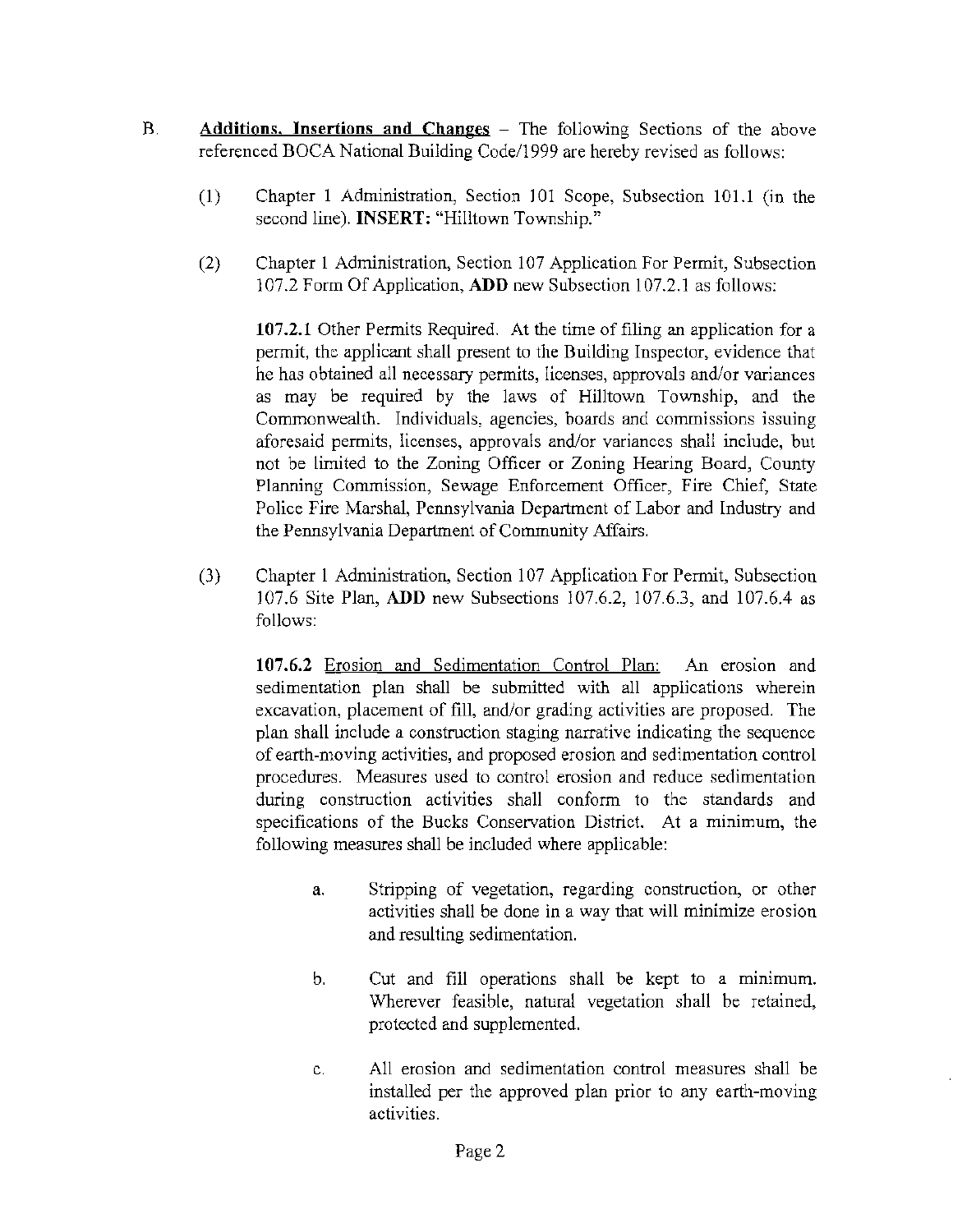- d. The disturbed earthen area and the duration of exposure shall be kept to a practical minimum, but shall not exceed twenty (20) days. All disturbed soils and topsoil stockpile areas shall be stabilized as quickly as possible and, if necessary, seeded with temporary vegetation and mulched. If stockpile areas are located on sloping ground or near waters of the Commonwealth, same shall be enclosed with silt fencing.
- e. Permanent vegetation shall be installed as soon as practical on all sites.
- f. All runoff from project areas shall be collected and diverted to facilities for removal of sediment.
- g. Runoff from a project area shall not be discharged into the waters of the Commonwealth without means to prevent sedimentation.
- h. Sedimentation in the runoff water shall be trapped and filtered until the disturbed area is stabilized by the use of debris basins, sediment basins, silt traps, or similar measures.
- 1. Sediment barriers shall be properly installed with silt fencing trenched and haybales staked.
- j. Tire cleaning areas constructed of AASHTO #J stone andat least fifty (50) feet in length shall be provided at each point of access to the lot.
- k. During construction activities, necessary measures for dustcontrol must be exercised.
- 1. It shall be the responsibility of each person, corporation or other entity performing grading and/or building activities to install and maintain erosion and sedimentation controls until the site is stabilized. In the event any mud and/or debris is transported from the site onto a public roadway, the debris shall be removed and the roadway swept and/or washed as deemed necessary by the Township at the owner's expense.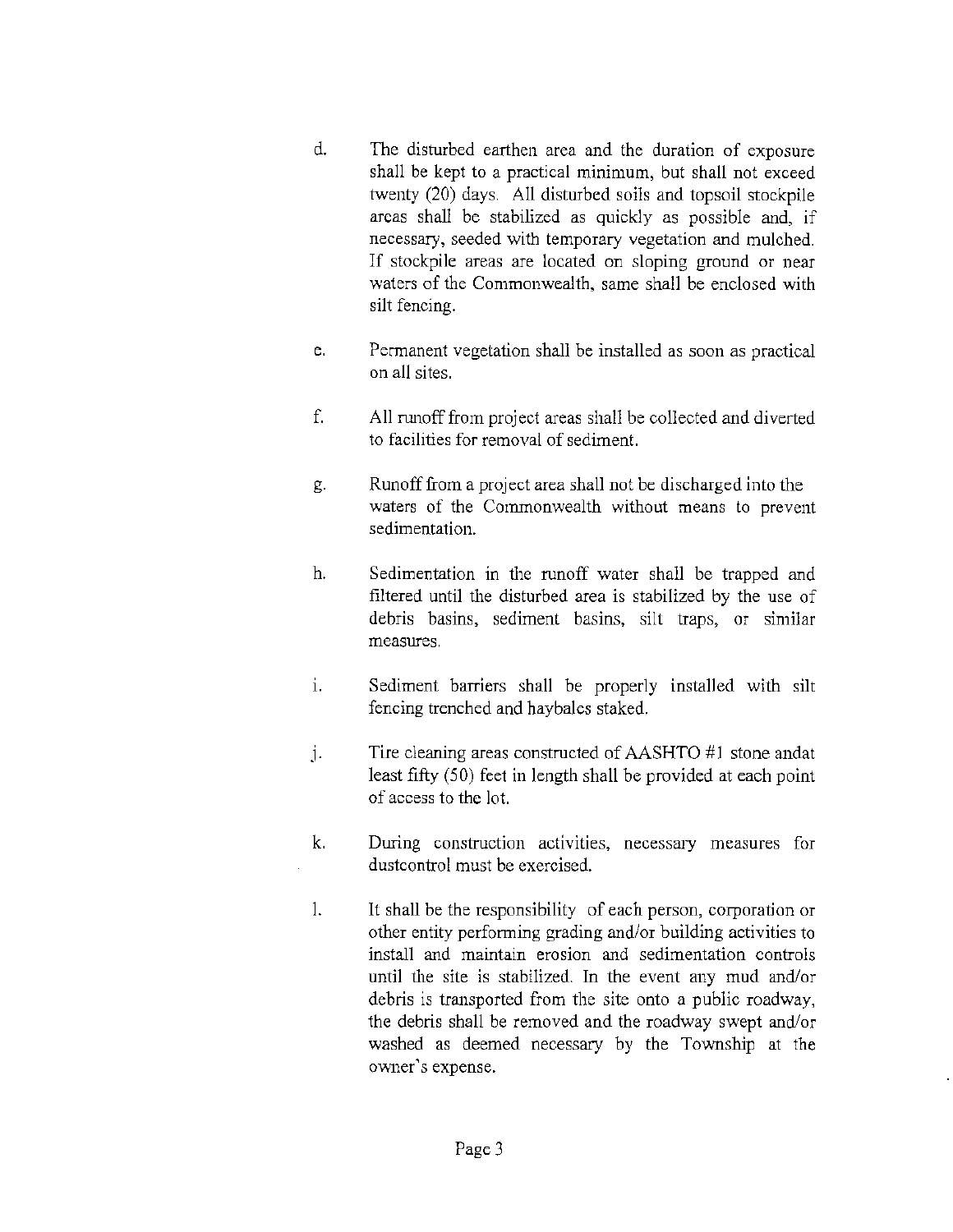**107.6.3** Grading Plans: Applications for building permits whereinexcavation, placement of fill and/or grading activities are proposed on any residential lot less than 50,000 square feet in area; all non-residential applications; and all applications for any residential lot where, in the opinion of the Building Inspector, lot features such as slope, soils, or other natural features require special consideration of on-lot grading; shall be accompanied by a site plan providing the following information:

- a. A plot plan prepared by an engineer or surveyor licensed in the Commonwealth of Pennsylvania showing the proposed and existing topography of the site; all existing improvements to the site; dimensions, first floor elevations, and setbacks from property lines for all existing and proposed buildings; and location of all existing and proposed wells, water lines, utility lines, septic systems, sewer lines, stonn sewers, sump pump drains, easements, trees to be removed, trees to remain, etc. The plan shall bear the imprint of the responsible licensed engineer or surveyor.
- b. Plot plans shall include sufficient off-site topographic information to determine the impact of any off-site runoff draining onto or through the property.
- c. A statement signed and sealed by a licensed engineer indicting that, to the best of his/her knowledge and belief, the proposed grading activities shall not significantly increase runoff to, and/or otherwise adversely impact, downstream properties except as may be part of an approved stormwater runoff collection and management plan.

107.6.4 Site Plan Review: The site plan shall be reviewed by the Building Inspector and shall conform in every respect to the approved subdivision and/or land development plan for the site. If, in the opinion of the Building Inspector, the proposed grading activities do not conform to previously approved plans, the application shall be referred to the Township Engineer for review.

In the event the Township Engineer determines that the proposed grading activities do not conform to previously approved drawings, issuance of the building permit shall not occur unless and until the revised grading plan is reviewed and approved by the Board of Supervisors.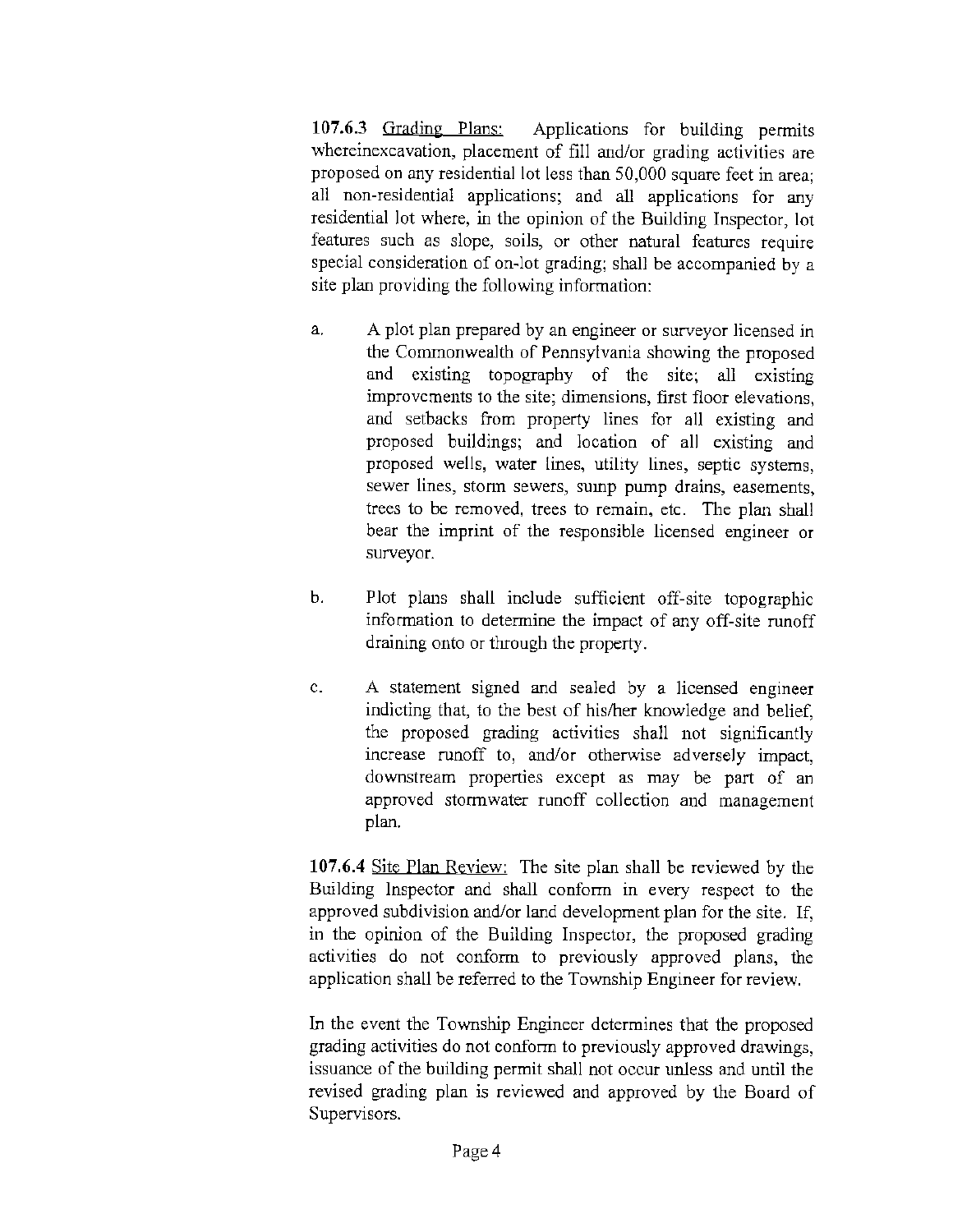(4) Chapter 1 Administration, Section 111 Conditions Of Permit, **ADD** new Subsections as follows:

> **111.5** First Floor Certification: prior to approval to commence with construction of any new dwelling or non-residential building; the owner/builder shall submit certification that the first floor elevation of the proposed structure conforms to the site plan. The certification shall be submitted to the Township Building Inspector on a form approved by the Township.

> 111.6 General Grading Requirements: All building construction wherein excavation, placement of fill, and/or grading activities are performed shall conform to the following general requirements:

> a. No excavation or fill shall be made with a face steeper than three (3) horizontal to one (1) vertical, except under one or both of the following conditions:

> > (1) The material is sufficiently stable to sustain a steeper slope. A written statement to that effect from a civil engineer licensed in the Commonwealth of Pennsylvania and experienced in erosion control shall be submitted to the Building Inspector. The statement shall affirm that the site has been inspected and the deviation from the slope restriction shall not result in injury to persons or damage to property. A detail of the treatment of the slope (proposed grade, seeding, erosion protection, etc.) shall be submitted with the application.

> > (2) A concrete, masonry, or other approved retaining wall constructed in accordance with approved standards is provided to support the face of the excavation or fill.

- b. Edges of slopes shall be a minimum of five (5) feet from property lines or right-of-way lines of streets in order to permit the normal rounding of the edge without encroachment on abutting property.
- c. Adequate provision shall be made to prevent surface water from damaging the cut face of excavation and the sloping surfaces of fills.
- d. No person, corporation, or other such entity shall block, impedethe flow of, alter, construct any structure, or deposit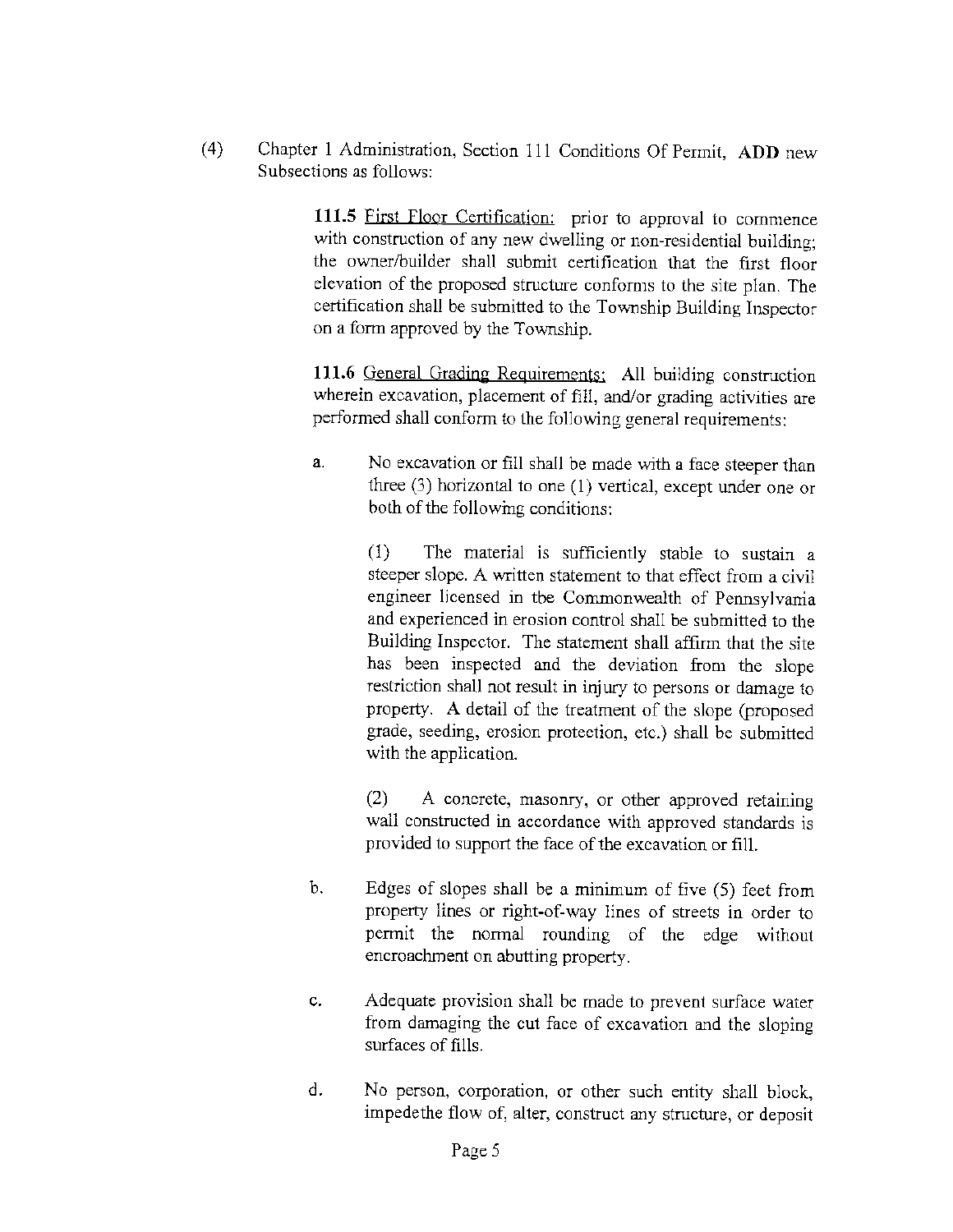any material or thing or perform any work that will affect the normal or flood flow in any stream or water course without having obtained prior approval from the Township and/or Department of Environmental Protection, whichever is applicable.

- e. All lots, tracts, or parcels shall be graded to provide positive drainage away from buildings and dispose of it without ponding, except where ponding (detention basins, swales, etc.) is part of the stonnwater management plan for the site.
- f. Concentration of surface water runoff shall be permitted only in swales, watercourses, or detention basins.
- g. All plans wherein a sump pump or basement drain is proposed to be installed, shall provide for discharge of the sump pump/drain to a natural watercourse, drainage swale, stormwater easement, or storm sewer system.
- h. Each person, corporation, or other entity which makes any surface changes shall be required to:

(1) Collect on-site surface runoff and control it to a point of discharge into the natural water course of the drainage area, stormwater easement, or storm sewer system.

(2) Control existing off-site runoff draining through the property by designing it to discharge to the natural water course of the drainage area, stormwater easement, or storm sewer system.

- i. In no case shall grading be done in such a manner as to divert water onto the property of another land owner unless part of a stormwater management plan.
- j. During grading operations, necessary measures for dust control must be exercised.
- k. No grading equipment shall be permitted to be loaded and/or unloaded on a public street, and no grading equipment shall be pennitted to travel on or across a public street unless licensed for operation on public thoroughfares.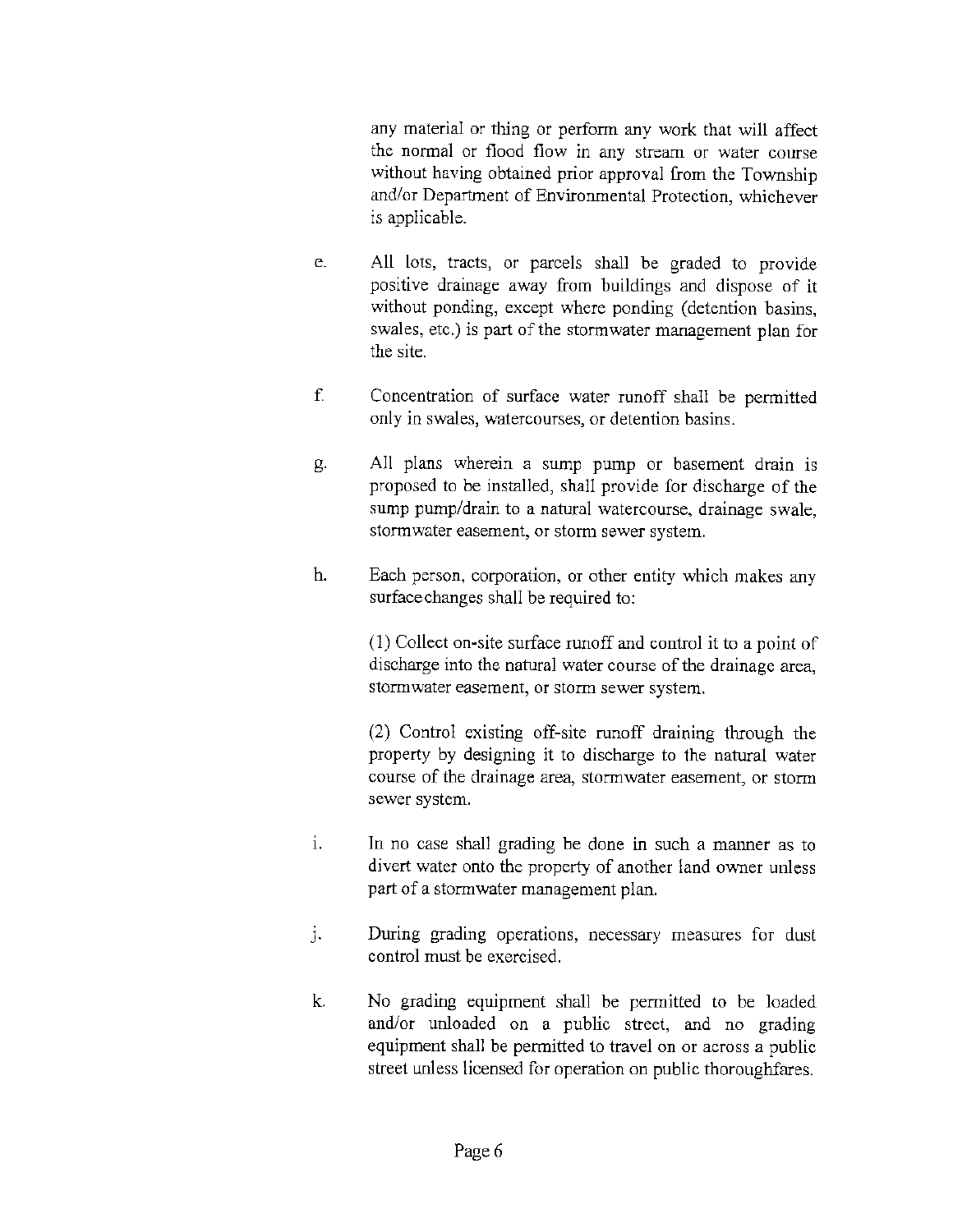I. Grading equipment shall not be permitted to cross live streams. Temporary crossings shall only be permitted where application is made, and approval received, from DEP (where applicable) and Hilltown Township.

**111.7** As-Built Drawings: For all applications required to prepare a site plan in accordance with Section 111.6.3, "as-built" plans indicating compliance with the site plan shall be prepared by a licensed surveyor or engineer and submitted to the Township prior to issuance of a Use and Occupancy Permit. In the event the site grading does not conform to the approved site plan; the applicant shall either re-grade the site to conform to the plan, or submit the as-built plan to the Township Supervisors for review and approval. No Use and Occupancy of the structure constructed pursuant to the building permit shall be permitted until the final grading is approved by the Township.

- (5) Chapter 1 Administration, Section 112 Fees, Subsection 112.3.1 Fee Schedule, **DELETE** the complete sentence after the title "Fee Schedule", and **INSERT:** "No permit to begin work for new construction, alteration, removal, demolition, or other building operation shall be issued until the fees which shall be prescribed from time to time by Resolution of the Board of Supervisors of Hilltown Township shall have been paid to the Township Building Official or other authorized Hilltown Township employees, nor shall any amendment to a permit necessitating an additional fee because of an increase in the scope of work involved be approved until the additional fee shall have been paid."
- (6) Chapter 1 Administration, Section 116 Violations, Subsection 116.4 Violation Penalties (in the sixth, seventh and eighth lines). **INSERT:**  "summary offense and a fine of not more than One Thousand Dollars  $($ \$1000.00) or by imprisonment not exceeding thirty  $(30)$  days..."
- (7) Chapter 1 Administration, Section 117 Stop Work Order, Subsection 117.2 Unlawful Continuance (in the fifth line). **INSERT:** "... not less than Fifty Dollars nor more than One Thousand Dollars (\$1000.00)."
- (8) Section 118.4 Certificate of Occupancy, Contents of Certificate. **DELETE:** Specifications #4, #5, and #6 in their entirety.
- (9) Chapter 4 Special Use or Occupancy, Section 407.0 Private Garages, Subsections 407.4 Attached to rooms: **DELETE** the words "Private garages attached side-by-side to rooms in occupancies in Use Groups R-1, R-2, R-3 or 1-1 shall be completely separated from the interior spaces and the attic area by means of W' gypsum board" and **INSERT:** "Private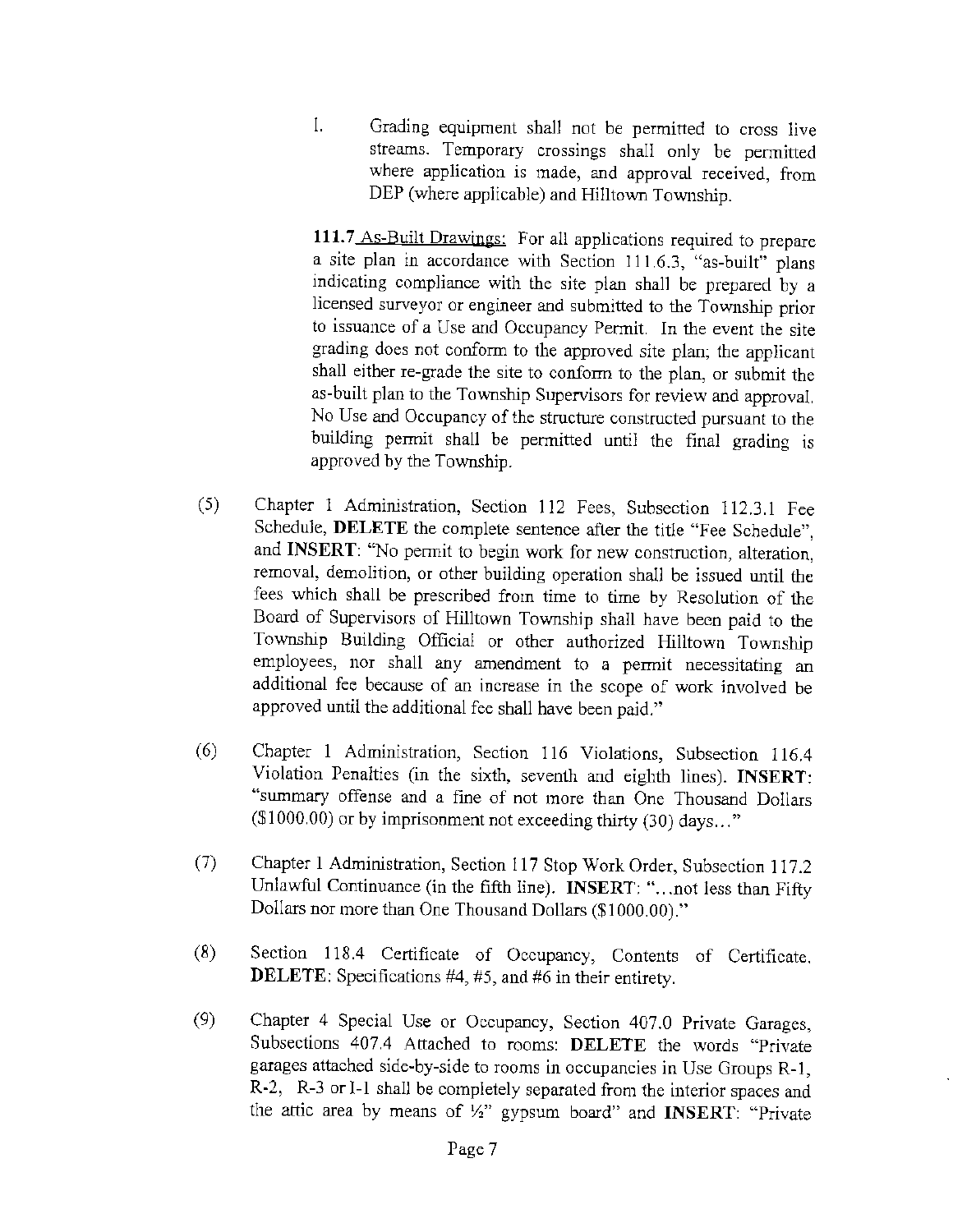garages in occupancies in Use Groups R-1, R-2, R-3, or I-1 shall have all wall and ceiling surfaces, against both interior spaces and the exterior of the structure, within the garage area provided with 5/8" Type X fire-rated gypsum board."

- (10) Chapter 5 General Building Limitations, Section 506.0 Area Modifications Subsection 506.2 Street Frontage Increase - **ADD** after the last sentence: "This increase shall be permitted only when there exists a fire lane having a minimum width of eighteen (18') feet which surrounds the entire building or facility."
- ( 11) Chapter 6 Types of Construction, Table 602 Fire Resistance Ratings of Structure Elements - **AMEND** line 4 "Fire Partitions" to provide a minimum of one (I) hour fire resistance rating for all types of construction.
- (12) Chapter 7 Fire-resistant Material and Construction, Section 713.0 Floor/Ceiling and Roof/Ceiling Assemblies - **INSERT** new Section: "713.6 Pre-engineered Wood Floor Trusses: All pre-engineered wood floor trusses (i.e. Open-web wood floor trusses, Wood I-Beam type floor joists) shall be protected by  $\frac{1}{2}$ " gypsum board minimum in all locations within all Use Groups."
- (13) Chapter 9 Fire Protection Systems, Section 904.0 Fire Suppression Systems, Subsection 904.9 Use Group R-2 **-DELETE** the exception in its entirety.
- (14) Chapter 9 Fire Protection Systems, Section 904.0 Fire Suppression Systems - **INSERT** new Section - "904.13 Use Group R-3 and R-4: An automatic fire suppression system shall be provided throughout all new dwellings, except detached accessory structures, with an occupancy in Use Groups R-3 and R-4 in accordance with Section 906.2.2.

### **Exceptions:**

- **1.)** An automatic fire suppression system shall not be required in buildings when a public or community water system is not required.
- **2.)** An automatic fire suppression system shall not be required where the restrictions of this Code or other regulations prevent the structure from being placed within fifty feet (50') of another principal structure."
- (15) Chapter 10 Means of Egress, Section1017.4 Door Hardware **DELETE**  the fourth sentence and **INSERT:** "All means of Egress doors serving an occupant load of 50 or more persons or where serving a high-hazard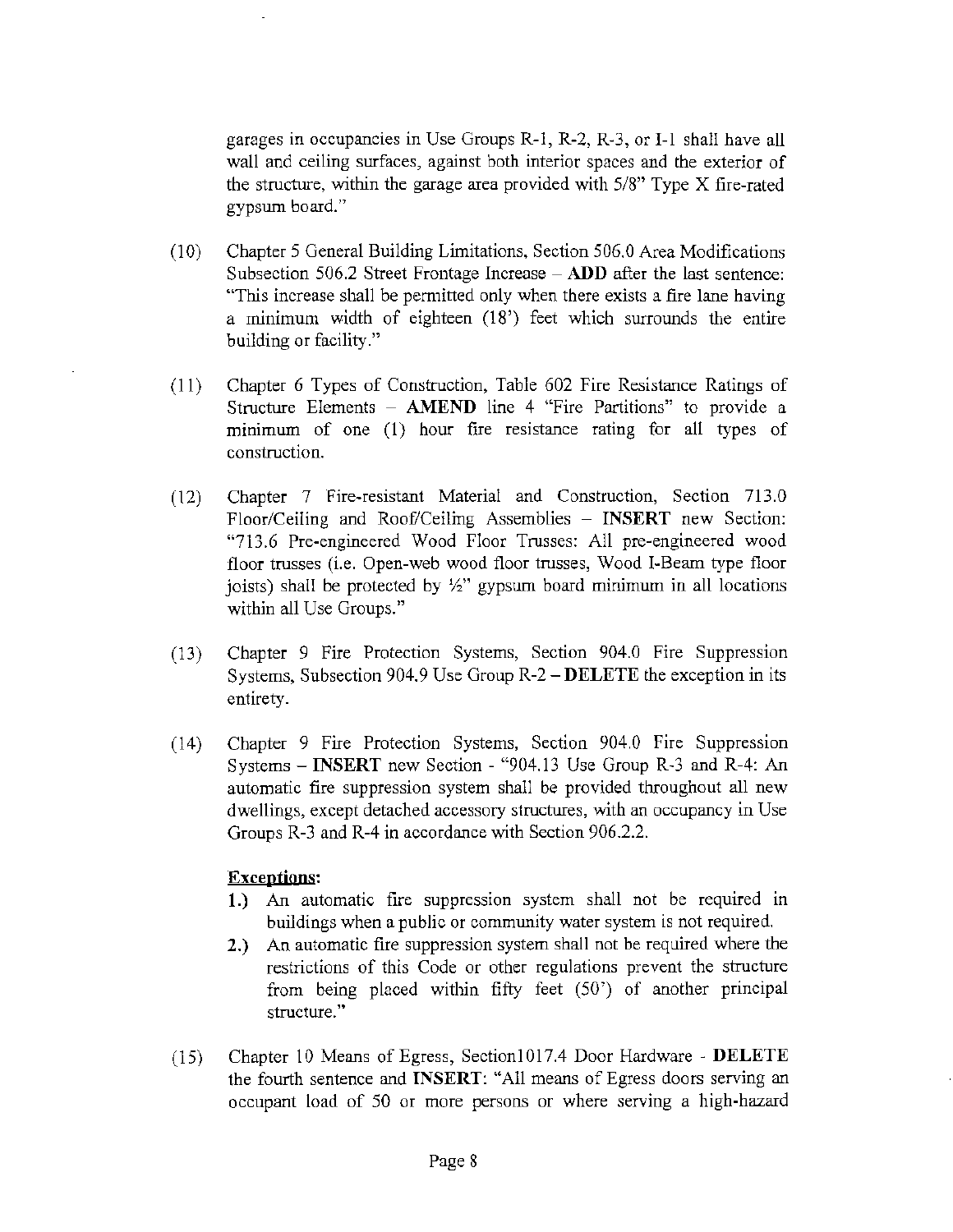occupancy shall swing in the direction of egress and be equipped with panic hardware complying with Section 1017.4.2 Panic Hardware."

- (16) Chapter 14 Exterior Wall Coverings, Section 1406.0 Veneers, Subsection 1406.3.6 Building Paper - **INSERT** after last sentence: "All other veneers shall be backed by an approved vapor barrier."
- (17) Chapter 16 Structural Loads, Section 1606.0 Live Loads, Table 1606 Residential: Attics [Uniform Live Load (psf)] - **DELETE** "20" and **INSERT** "30." Residential: One and Two Family Dwelling, Sleeping Rooms [Uniform Live Load (psi)] **DELETE** "30" and **INSERT** "40."
- (18) Chapter 16 Structural Loads, Section 1606.0 Live Loads, Subsection 1606.2.2 Residential attics and joists - **DELETE:** "l O psf' and **INSERT:**  "20 psf."
- (19) Chapter 16 Structural Loads, Section 1606.0 Live Loads, Subsection 1606.2.3 Residential attics and trusses - **DELETE:** "10 psf' and **INSERT:** "20 psf.".
- (20) Chapter 16 Structural Loads, Section 1608. Snow Loads, Section 1608.1 General - **ADD** to the end of the final sentence: "or 30 lbs. psf live loading, whichever is greater."
- (21) Chapter 18 Foundations and Retaining Walls, Section 1810 **DELETE**  Subsection 1810.6 Forming of Concrete in its entirety and **INSERT** new Subsection "1810.6 Forming of Concrete: Concrete footings shall be formed."
- (22) Chapter 21 Masonry, Section 2113.0 Fireplaces and Chimney Flues **-INSERT** new Subsection; "2113.9 Pre-engineered fireplace unit: Where a fireplace unit is not provided with a masonry flue (i.e., "B" vent or other approved vent) the framed chimney and/or chase enclosing the flue shall be protected with 5/8" Type X fire-rated gypsum board applied to the interior framing of the chase/chimney on all faces. Where a fireplace unit is placed over a combustible flooring material, the fireplace unit and the associated hearth shall be separated from the floor with a minimum  $\frac{1}{2}$ " non-combustible layer of material (i.e. Tile backer board or other approved material)."
- (23) Chapter 23 Wood, Section 2303.0 Performance Requirements **INSERT**  new Section: "2303.1.2 Minimum lumber grade; The minimum lumber grade for any structural member shall be number (2) two as certified by the Western Wood Association."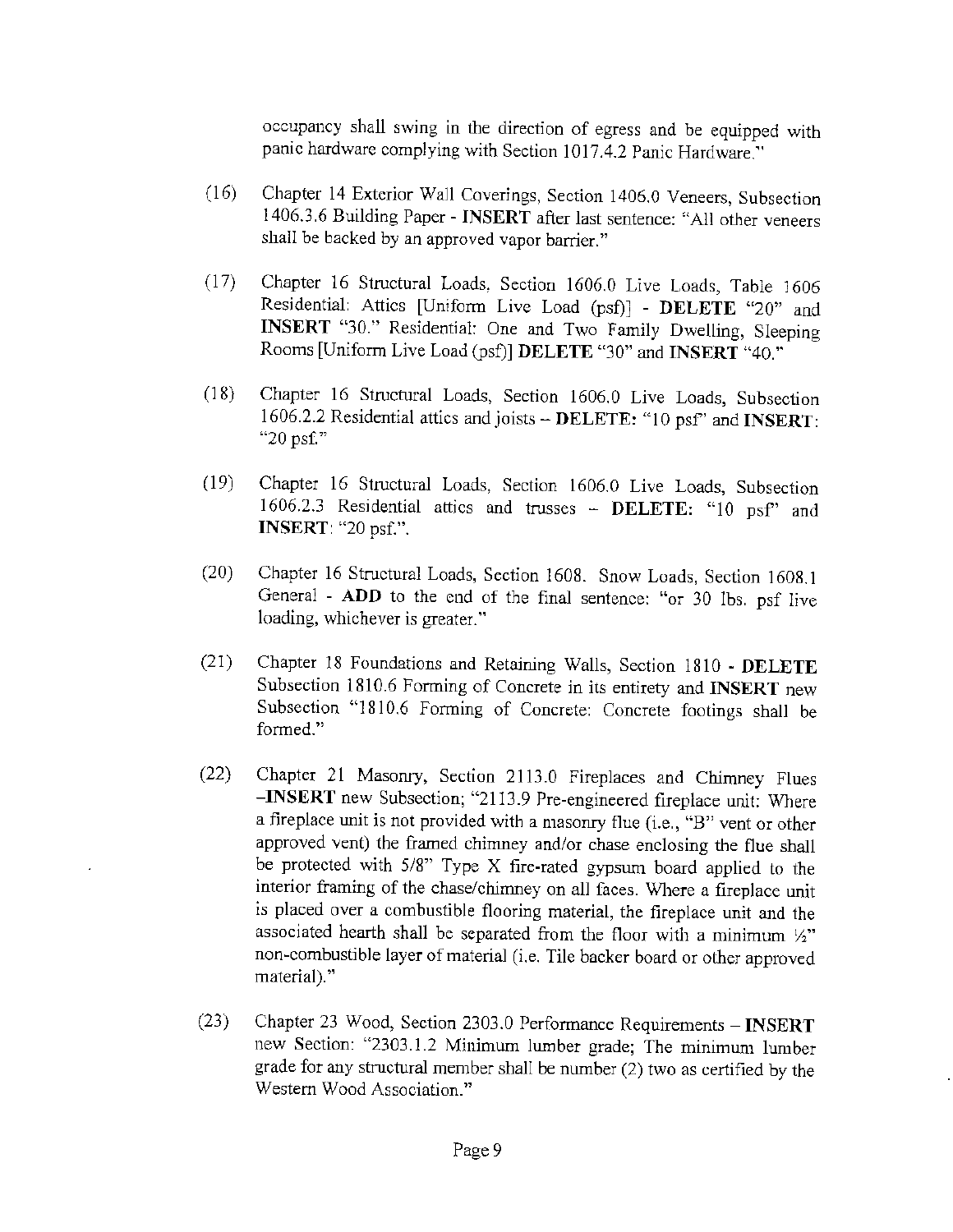- (24) Chapter 23 Wood, Section 2302.0 Definitions, Subsection 2302.1 Generalunder the definition for 'Particleboard' **ADD** after the last sentence: "This shall also include oriented strand board (OSB)."
- (25) Chapter 23 Wood, Section 2302.0 Definitions, Subsection 2302. l General-**DELETE** the definition for Wood Structural Panels in its entirety and **INSERT** new definition: "Wood Structural Panels: Panels manufactured from veneer, bonded together with synthetic resins or other suitable bonding systems."
- (26) Chapter 23 Wood, Section 2302.0 Definitions, Subsection 2302.1 General-**ADD** the following term and definition: "Band Joist: A wood structural member making up any part of the perimeter of a deck assembly, whether running parallel to, or perpendicular to, or at any other angle to the direction of the joist making up the deck assembly. This definition shall apply to all perimeters both exterior and interior (i.e. stairwells and rooms with vaulted ceilings, etc.)."
- (27) Chapter 23 Wood, Section 2303.0 Performance Requirements **ADD** new Subsection: "2303.5 Band Joist. All wood floor deck assemblies, including but not limed to those consisting of solid wood joist, wood I-beam type joist, or open web trusses shall be completely banded about all interior and exterior perimeters with band joist consisting of either solid dimensional lumber or manufactured laminated veneer type wood structural members a minimal thickness of two inches (2") nominal and a depth equal to that of the structural members which they are banding. Where a section of a band joist serves also as a required header or beam in conjunction with one or more other members, then those additional members shall also meet the requirements of this Section."
- (28) Chapter 23 Wood, Section 2305.0 Wood Frame Construction, Subsection 2305.4.2 Double Top plates **- DELETE** the exception in its entirety.
- (29) Chapter 23 Wood, Section 2305.0 Wood Frame Construction, Subsection 2305.11 Framing over openings - **ADD** the following after the last sentence: "Wood I-joist may not be used as headers over openings in either loadbearing or non-loadbearing walls and partitions."
- (30) Chapter 23 Wood, Section 2305.0 Wood Frame Construction, Subsection 2305.13 Wall Sheathing - **ADD** after last sentence: "Not withstanding anything else in this Code, exterior wall sheathing shall have a minimum thickness of seven-sixteenths inch (7/16"). Foam plastic may be used to veneer wall sheathing, but may not be utilized as wall sheathing".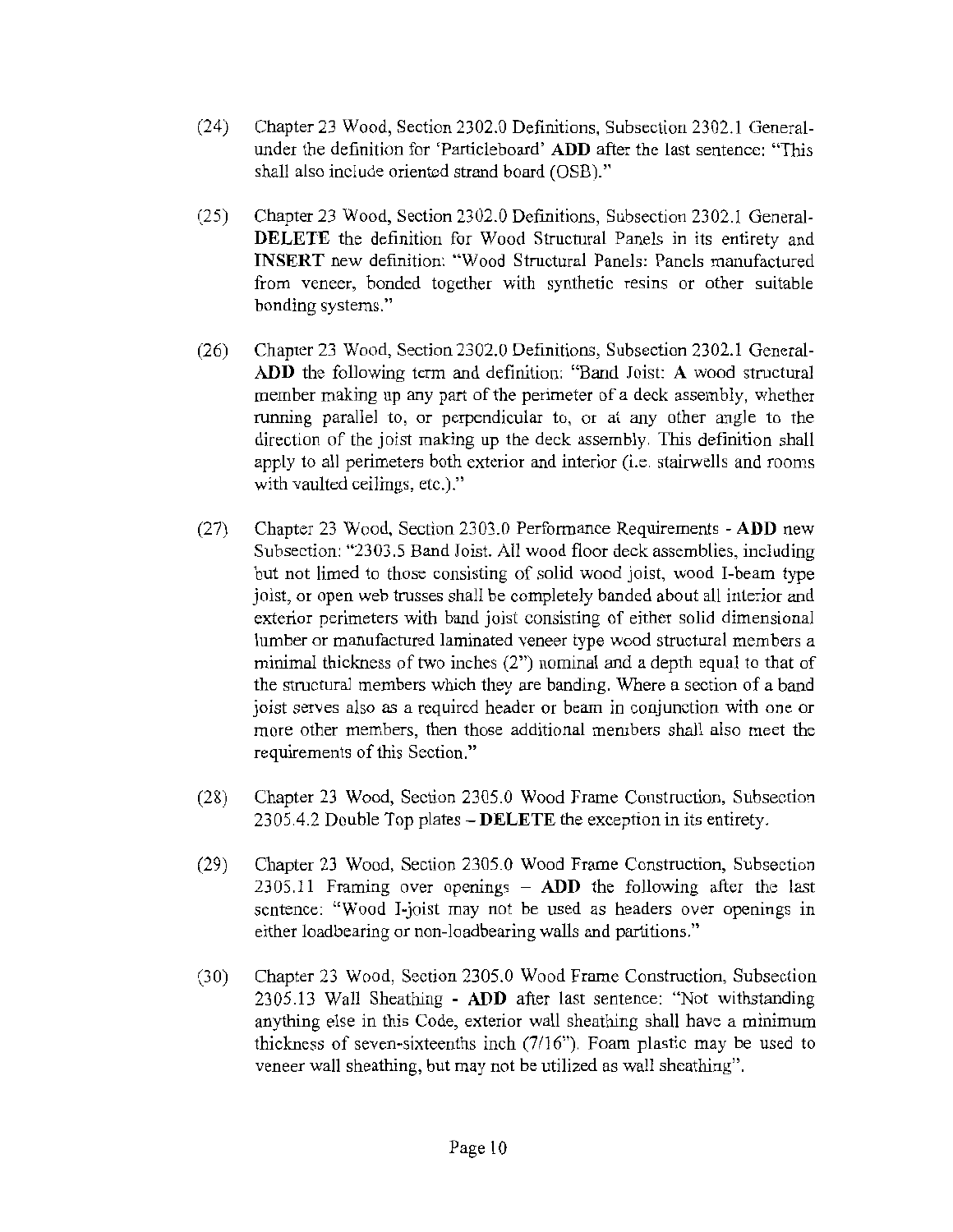- (31) Chapter 23 Wood, Section 2305 Wood Frame Construction, Subsection 2305.14.1 Floor Spans - at the end of the last sentence, **ADU:** " and all metal plate connectors shall be laminated with a minimum half-inch plywood; the required lamination shall completely face over the metal plate and be secured by a minimum of four (4), seven penny (7p) common nails per joined member."
- (32) Chapter 23 Wood, Section 2305 Wood Frame Construction, Subsection 2305.15 Roof spans - **ADD** to the end of the last sentence: "Additionally, all metal plates shall be laminated as specified in Section 2305.14.1.
- (33) Chapter 23 Wood, Section 2307.0 Wood Structural Panels, Subsection 2307.1 Standards - **ADD** the following: "Not withstanding anything else in this Article, the use of oriented strand board (OSB) shall be governed by the provisions of Section 2308 and shall not be allowed as roof or floor sheathing."
- (34) Chapter 23 Wood, Section 2307.0 Wood Structural Panels, Subsection 2307.3.1 Floor and Roof Sheathing - **ADD** the following: "Notwithstanding anything else within this Article, plywood sheathing over roof supports spaced at sixteen inches ( 16") on center shall not be less than one-half inch (1/2") in thickness and when placed over roof supports spaced twenty-four inches (24") on center shall not be less than five-eighths inch (5/8") in thickness."
- (35) Chapter 34 Existing Structures, Section 3408 Compliance Alternatives, Subsection 3408.2 Applicability (in the first line), **INSERT:** "the adoption of this Ordinance".
- (36) INTERNATIONAL One and Two Family Dwelling Code, Chapter 2 Building Definitions, Section 202 General Building Definitions. - **DELETE** the definition for ' Wood Structural Panel' in its entirety and **INSERT** new definition: "Wood Structural Panel. Panels manufactured from veneer, bonded together with synthetic resins or other suitable bonding systems."
- (37) INTERNATIONAL One and Two Family Dwelling Code, Chapter 3 Building Planning, Table 301 .4 Minimum uniformly distributed Live Loads - **REVISE** "Sleeping Rooms" to indicate a required 40 psf live load, and **DELETE** footnote 'f.
- (38) INTERNATIONAL One and Two Family Dwelling Code, Chapter 3 Building Planning, Table 301.2(1) - **INSERT** the following: "Roof Snow Load (pounds per square foot) equals 30; Wind Pressure (pounds per square foot) equals 80."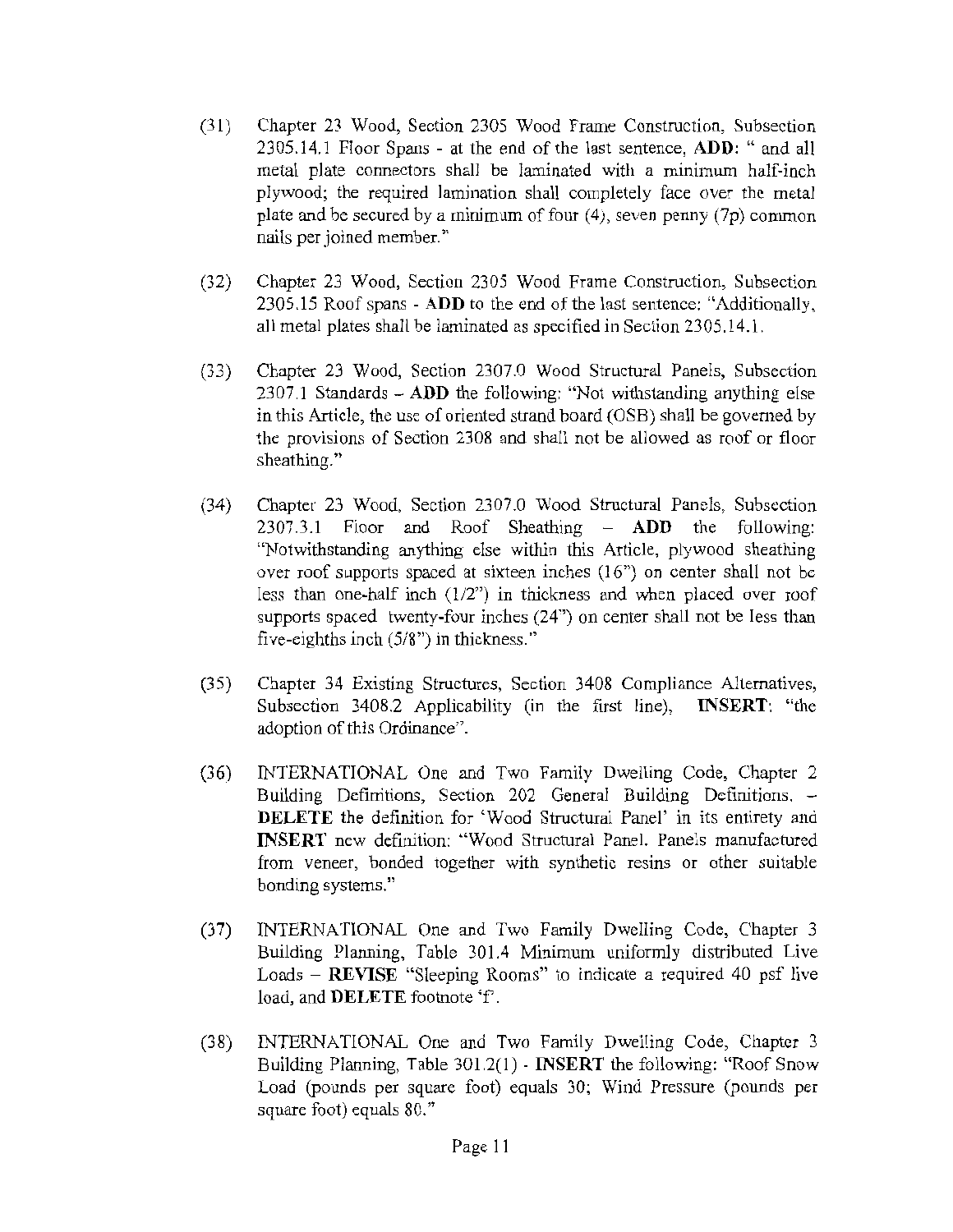- (39) INTERNATIONAL One and Two Family Dwelling Code, Chapter 3 Building Planning Section 309 Garages, Subsection 309.2 Separation required - **DELETE** this Section in its entirety and **INSERT** new section: "Garages shall have all wall and ceiling surfaces, against both interior spaces and the exterior of the structure, within the garage area provided with 5/8" Type X fire-rated gypsum board."
- (40) INTERNATIONAL One and Two Family Dwelling Code, Chapter 3 Building Planning - **INSERT** new Section and Subsection: "SECTION 326 Fire Suppression, 326.1 Fire Suppression System required. An automatic fire suppression system shall be provided throughout all new dwellings, except detached accessory structures, with occupancy in Use Groups R-3 and R-4 in accordance with NFPA 13R referenced in Chapter 49, Standards.

### **Exceptions:**

- 1.) An automatic fire suppression system shall not be required in buildings when a public or community water system is not required.
- 2.) An automatic fire suppression system shall not be required where the restrictions of this Code or other regulations prevent the structure from being placed within fifty feet (50') of another principal structure."
- (41) INTERNATIONAL One and Two Family Dwelling Code, Chapter 4 Foundations, Section 406 Foundation Waterproofing and Dampproofing - **DELETE** Subsection 406.1 Concrete and Masonry Foundation Dampproofing, in its entirety and **INSERT** new Subsection: "406. l General Requirements. All concrete and masonry foundations shall be waterproofed in accordance with Subsection 406.2.

**Exception:** Where certified, on a lot by lot basis, by an approved Soil Scientist, Geologist, or Hydrologist that a groundwater problem will not exist at a level of twenty-four inches (24") below the elevation of the basement floor, a foundation is only required to be dampproofed."

- (42) INTERNATIONAL One and Two Family Dwelling Code, Chapter 5, Section 502 Wood Floor Framing, Subsection 502.3.2.1 - **DELETE** all references to 'Sleeping Areas'.
- (43) INTERNATIONAL One and Two Family Dwelling Code, Chapter 5 Floors, Section 502 Wood Floor Framing, Subsection 502.9 Floor Trusses. **-ADD** after the last sentence:" Further, all metal plate connectors shall be laminated with a mimimum half-inch  $(1/2)$  plywood; the required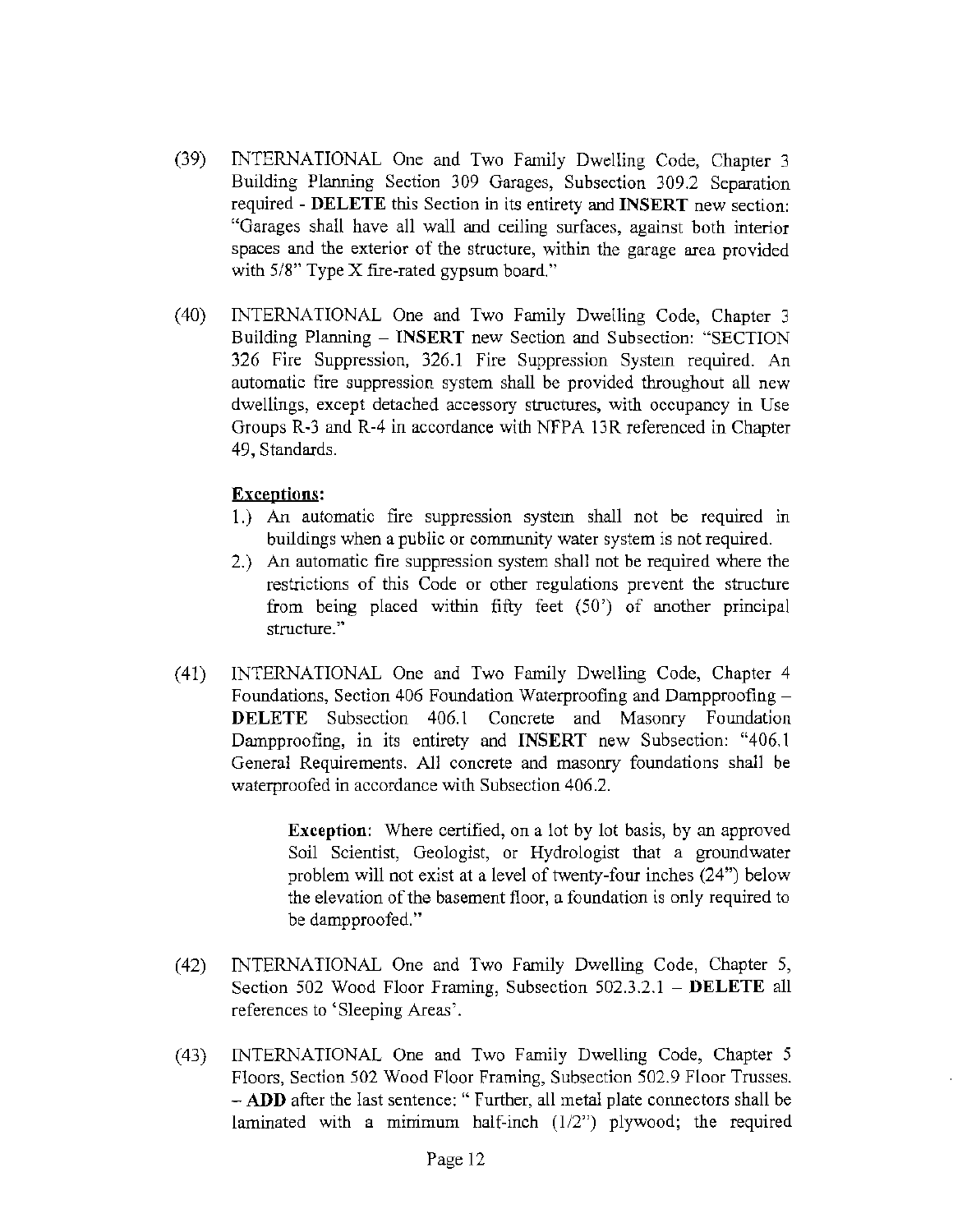lamination shall completely face over the metal plate and be secured by a minimum of four  $(4)$  seven-penny  $(7p)$  nails."

- (44) INTERNATIONAL One and Two Family Dwelling Code, Chapter 5 Floors, Section 502- **ADD** new Subsection: "502.11 Band Joist. All wood floor deck assemblies, including but not limed to those consisting of solid wood joist, wood I-beam type joist, or open web trusses shall be completely banded about all interior and exterior perimeters with band joist consisting of either solid dimensional lumber or manufactured laminated veneer type wood structural members a minimal thickness of two inches (2") nominal and a depth equal to that of the structural members which they are banding. Where a section of a band joist serves also as a required header or beam in conjunction one or more other members, then those additional members shall also meet the requirements of this Section."
- ( 45) INTERNATIONAL One and Two Family Dwelling Code, Chapter 5 Floors, Section 503 Floor Sheathing, Subsection 503.2 Wood Structural Panel Sheathing. - **ADD** after the last sentence: ""Not withstanding anything else in this Article, the use of oriented strand board (OSB) shall be governed by the provisions of Section 503.3 and shall not be allowed as roof or floor sheathing."
- (46) INTERNATIONAL One and Two Family Dwelling Code, Chapter 6 Wall Construction, Section 602 Wood Wall Framing, Subsection 602.2 Grade. -**DELETE** this Section and its exception in its entirety and **INSERT** new Section: "602.2 Grade. Studs shall be a minimum No.2, Standard or Stud grade lumber."
- (47) INTERNATIONAL One and Two Family Dwelling Code, Chapter 6 Wall Construction, Section 602 Wood Wall Framing, Subsection 602.3.3 Top Plate. - **DELETE** the exception in its entirety.
- (48) INTERNATIONAL One and Two Family Dwelling Code, Chapter 6 Wall Construction, Section 602 Wood Wall Framing, Subsection 602.7 Headers. - **ADD** new Subsection: "602.7.4 Wood I-joist. Not withstanding anything else in this Code, manufactured wood I-joist shall not be utilized as headers in either loadbcaring or non-loadbearing walls."
- (49) **INTERNATIONAL One and Two Family Dwelling Code, Chapter 6 Wall** Construction, Section 602 Wood Wall Framing, Subsection 602 Wall Construction - **ADD** new Subsection: "602.11 Wall Sheathing. Notwithstanding anything else in this Code, exterior wall sheathing shall have a minimum thickness of seven-sixteenths inches (7/16"). Foam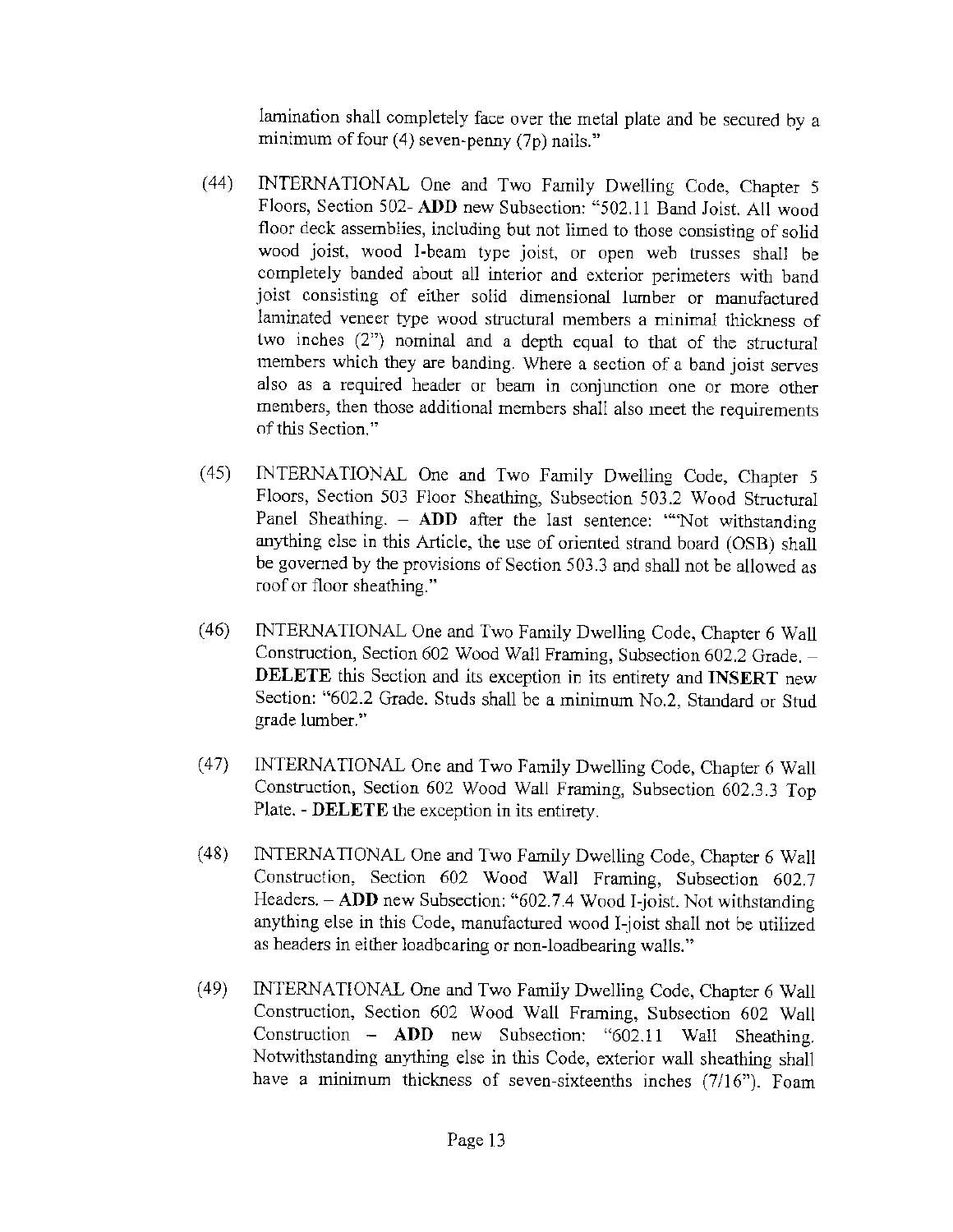plastic may be used to veneer wall sheathing, but may not be used as sheathing."

- (50) INTERNATIONAL One and Two Family Dwelling Code, Chapter 7 Wall Covering, Section 703 Exterior Covering, Subsection 703.2 Weather-Resistant Sheathing Paper. - **DELETE** Exceptions 2 and 3.
- (51) INTERNATIONAL One and Two Family Dwelling Code, Chapter 7 Wall Covering, Table 703.4 Weather-Resistant Siding Attachment And Minimum Thickness - **DELETE** the fourth column titled "SHEATHING PAPER REQUIRED''.
- (52) INTERNATIONAL One and Two Family Dwelling Code, Chapter 8 Roof-Ceiling Construction, Section 802 Wood Roof Framing, Subsection 802.9 Trusses. - **ADD** after last sentence add: "and all metal plate connectors shall be laminated with a minimum half-inch (1/2") plywood; the required lamination shall completely face over the metal plate and be secured by a minimum of four (4), seven penny(7p) common nails per joined member."
- (53) INTERNATIONAL One and Two Family Dwelling Code, Chapter 8 Roof-Ceiling Construction, Section 802 Wood Roof Framing, Subsection 803.2 Wood Structural Panel Sheathing. - **ADD** after the last sentence: "Notwithstanding anything else in this Code, oriented strand board (OSB) shall not be utilized as roof sheathing; further, plywood sheathing placed over roof supports spaced at sixteen inches  $(16)$  on center shall not be less than one-half inch (1/2") in thickness, and when placed over roof supports spaced at twenty-four inches (24") on center shall not be less than five-eighths inch (5/8") in thickness. "
- (54) INTERNATIONAL One and Two Family Dwelling Code, Chapter 10 Chimneys and Fireplaces, Section 1004 Factory~Built Fireplaces - **ADD**  new Subsection: "1004.2 Lining of Wood-Framed Chimneys. Where a fireplace unit is not provided with a masonry flue, the interior of the shaft enclosure, and all exposed combustible framing creating the shaft, shall be protected with a single layer five-eighths inch (5/8") type X fire-rated gypswn board. Where a fireplace unit is placed over a combustible flooring material, the fireplace unit and the associated hearth shall be separated from the floor with a minimum one-half inch  $(1/2)$  of noncombustible material (i.e. tile backer board or other approved materiel)."
- (55) INTERNATIONAL One and Two Family Dwelling Code, Chapter 38 Private Sewage Disposal- **DELETE** Sections 3801 through 3810 in their entirety and **INSERT** new Section: "3801 Private Sewage Disposal. The installation and operation of private sewage disposal systems shall be in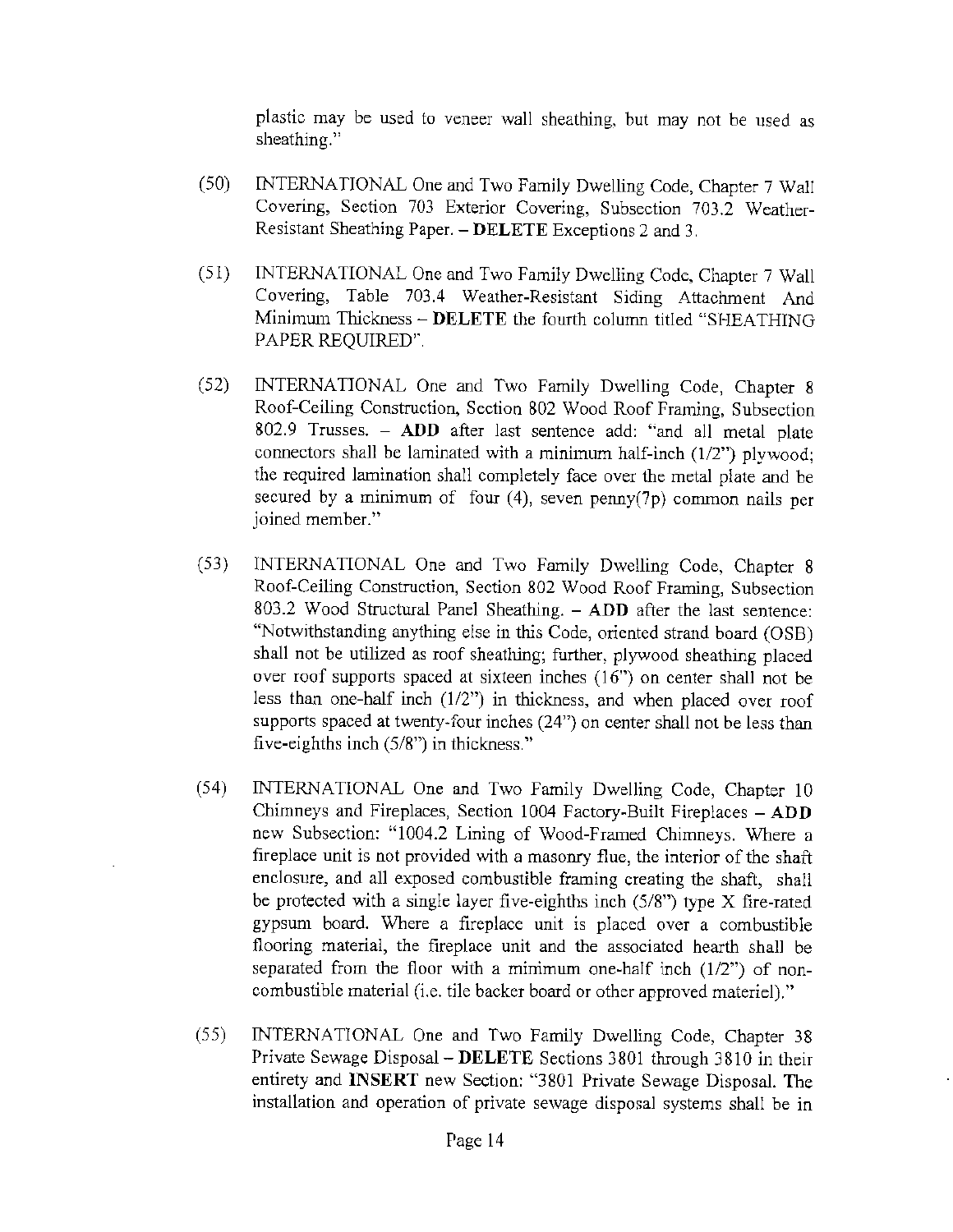accordance with the requirements and regulations of, and administered by, the Bucks County Health Department and/or the Pennsylvania Department of Environmental Protection."

- (56) INTERNATIONAL One and Two Family Dwelling Code, Chapter 49 **INSERT** the following under the NFPA heading: [Standard Reference Number] "13R", [Title] "Sprinkler Systems in Residential Occupancies up to and including Four Stories in Height", [Referenced in Code Section number] "326.1".
- (57) INTERNATIONAL Plumbing Code, Chapter 3 General Regulations, Section 301 General, **DELETE** Subsection 301.3 in its entirety, and **INSERT** new Subsection as follows:

**301.3** Connections to drainage system. All plumbing fixtures, drains, appurtenances and appliances used to receive or discharge liquid wastes or sewage shall be connected properly to the drainage system of the building or premises, in accordance with the requirements of this Code. This Section shall not be construed to prevent indirect waste systems provided for in Chapter 8.

**Exception:** Bathtubs, showers, lavatories, clothes washers and laundry sinks shall not be required to discharge to the sanitary drainage system where such fixtures discharge to an approved gray water recycling system.

## **SECTION 3. STATE LAWS AND REGULATIONS**

In all matters that are regulated by the laws of the Commonwealth of Pennsylvania, or by regulations of departments or agencies of the Commonwealth promulgated by authority of law, such laws or regulations, as the case may be, shall be controlled where the requirements thereof are the same as or more limiting than the provisions of this Ordinance. The foregoing Codes shall control in all cases where the State requirements are not as strict as those contained in this Ordinance.

## **SECTION 4. PROVISIONS TO BE CONTINUATION OF EXISTING REGULATIONS**

The provisions of this Ordinance, so far as they are the same as those of Ordinances and/or Codes in force immediately prior to the enactment of this Ordinance, are intended as a continuation of such Ordinances and Codes and not as new enactments.